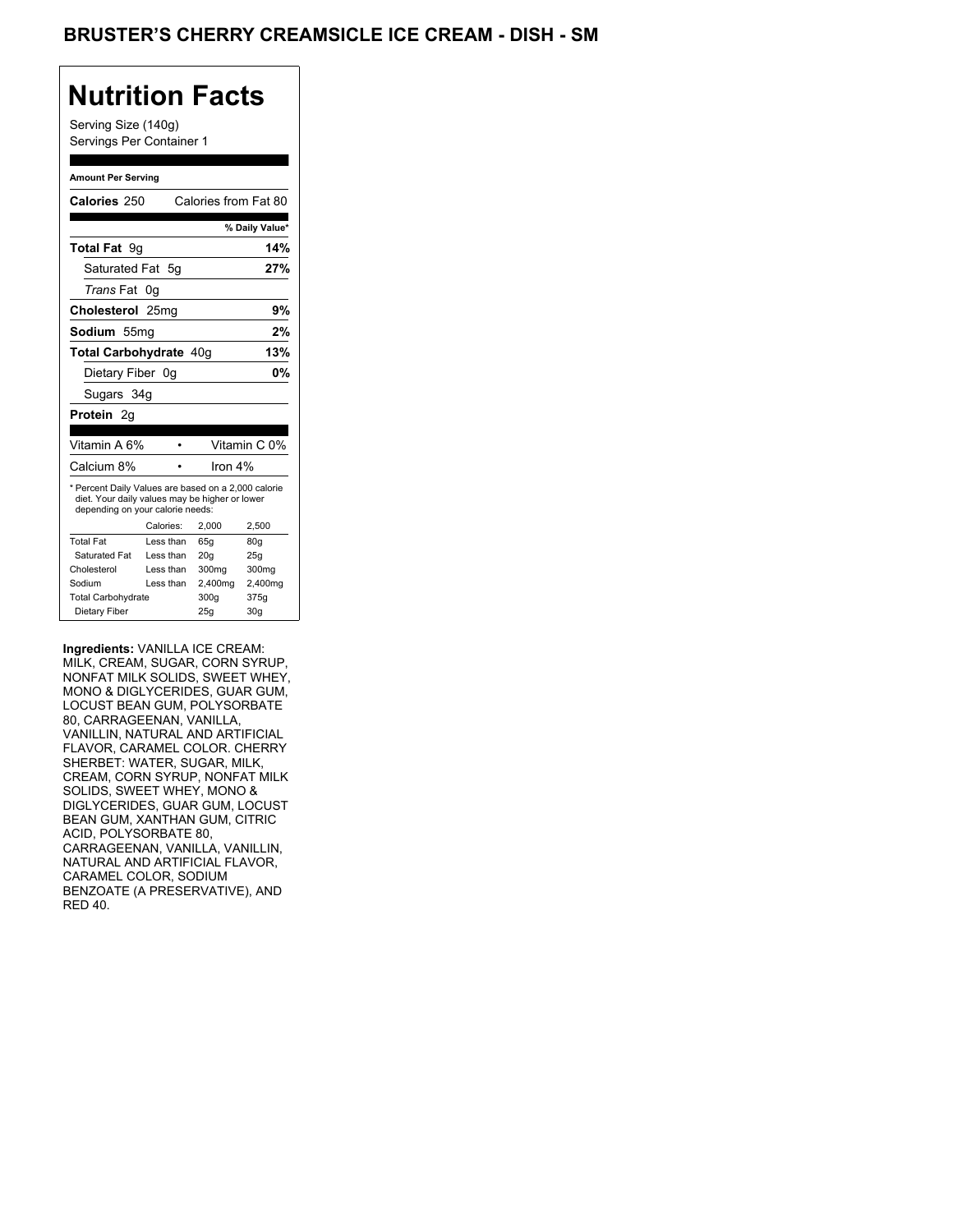## Brusters Cherry Cordial Ice Cream, Dish Regular +1 Creamsicle Ice Cream, Dish Regular +1

# Nutrition Facts

#### Amount Per Serving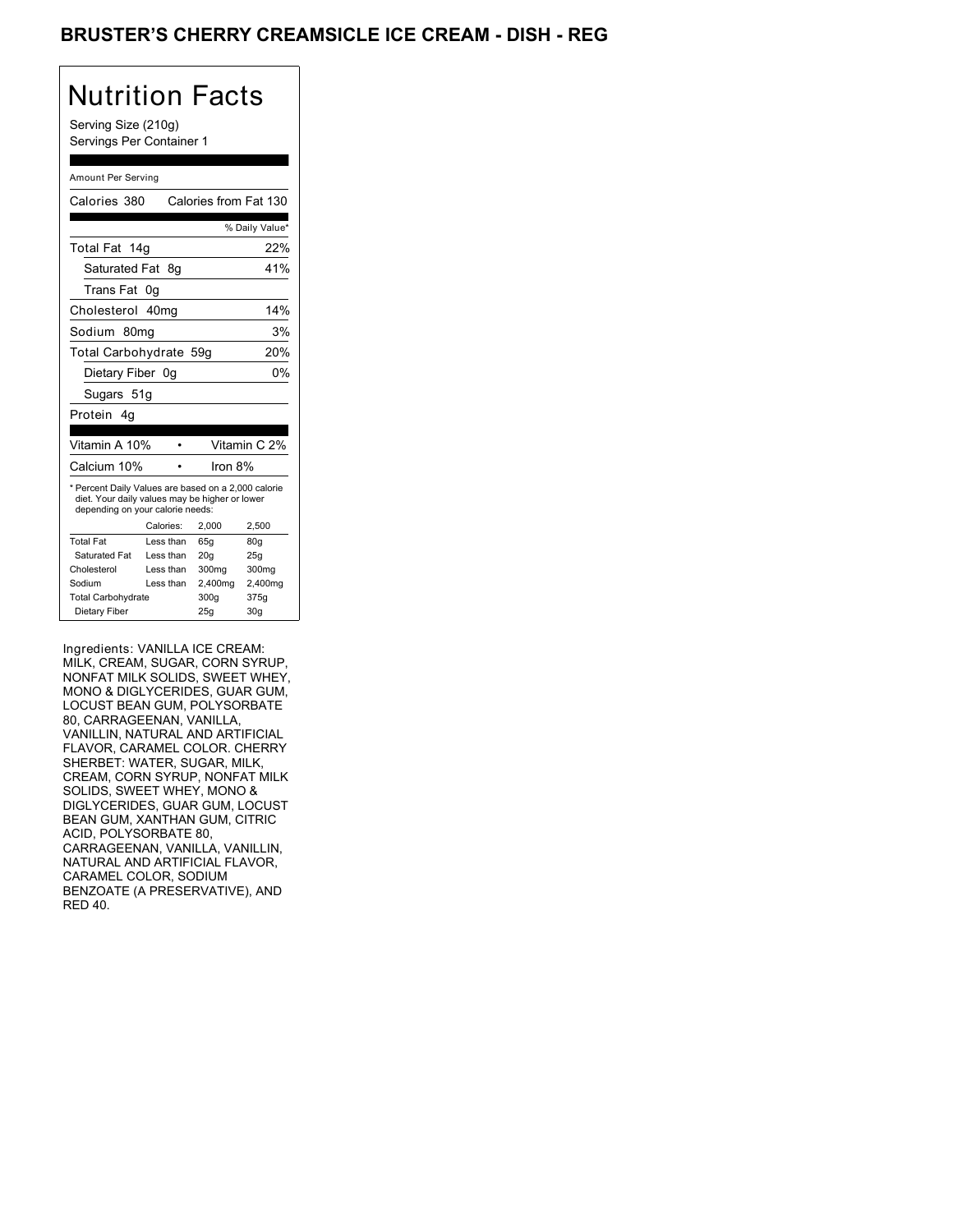## Brusters Cherry Cordial Ice Cream, Dish Regular +2 Creamsicle Ice Cream, Dish Regular +2

## Nutrition Facts

#### Amount Per Serving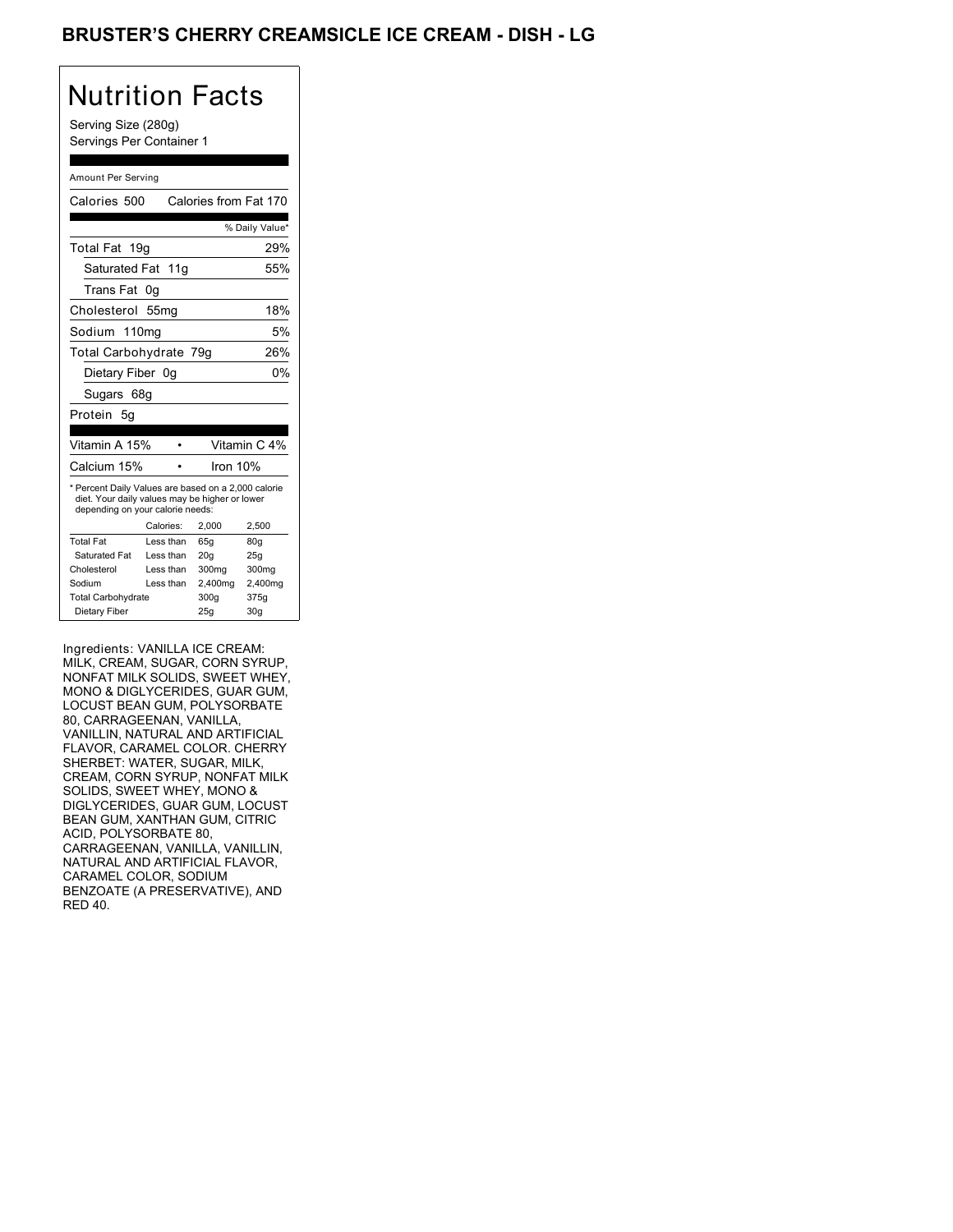## BRUSTER'S CHERRY CREAMSICLE ICE CREAM - SUGAR CONE - SM

# Nutrition Facts

Serving Size (153g) Servings Per Container 1

#### Amount Per Serving

| Calories 300           | Calories from Fat 90                                |
|------------------------|-----------------------------------------------------|
|                        | % Daily Value*                                      |
| Total Fat 10g          | 15%                                                 |
| Saturated Fat 5q       | 27%                                                 |
| Trans Fat 0q           |                                                     |
| Cholesterol 25mg       | 9%                                                  |
| Sodium 75mg            | 3%                                                  |
| Total Carbohydrate 52g | 17%                                                 |
| Dietary Fiber 0g       | 0%                                                  |
| Sugars 37g             |                                                     |
| Protein 3q             |                                                     |
|                        |                                                     |
| Vitamin A 6%           | Vitamin C 0%                                        |
| Calcium 10%            | lron 6%                                             |
| diet.                  | * Percent Daily Values are based on a 2,000 calorie |

Ingredients: VANILLA ICE CREAM: MILK, CREAM, SUGAR, CORN SYRUP, NONFAT MILK SOLIDS, SWEET WHEY, MONO & DIGLYCERIDES, GUAR GUM, LOCUST BEAN GUM, POLYSORBATE 80, CARRAGEENAN, VANILLA, VANILLIN, NATURAL AND ARTIFICIAL FLAVOR, CARAMEL COLOR. CHERRY SHERBET: WATER, SUGAR, MILK, CREAM, CORN SYRUP, NONFAT MILK SOLIDS, SWEET WHEY, MONO & DIGLYCERIDES, GUAR GUM, LOCUST BEAN GUM, XANTHAN GUM, CITRIC ACID, POLYSORBATE 80, CARRAGEENAN, VANILLA, VANILLIN, NATURAL AND ARTIFICIAL FLAVOR, CARAMEL COLOR, SODIUM BENZOATE (A PRESERVATIVE), AND RED 40. SUGAR CONE: ENRICHED WHEAT FLOUR (ENRICHED WITH NIACIN, REDUCED IRON, THIAMIN MONONITRATE, RIBOFLAVIN, FOLIC ACID), TAPIOCA FLOUR, SUGAR, VEGETABLE SHORTENING (SOYBEAN AND/OR CANOLA OIL, MODIFIED PALM OIL, SOY LECITHIN, AND/OR PARTIALLY HYDROGENATED SOYBEAN OIL), OAT FIBER AND/OR VEGETABLE FIBER, SALT, CARAMEL COLOR, ARTIFICIAL FLAVOR, SOY LECITHIN. ACID), TAPIOCA FLOUR, SUGAR,<br>VEGETABLE SHORTENING (SOYBEAN<br>AND/OR CANOLA OIL, MODIFIED PALM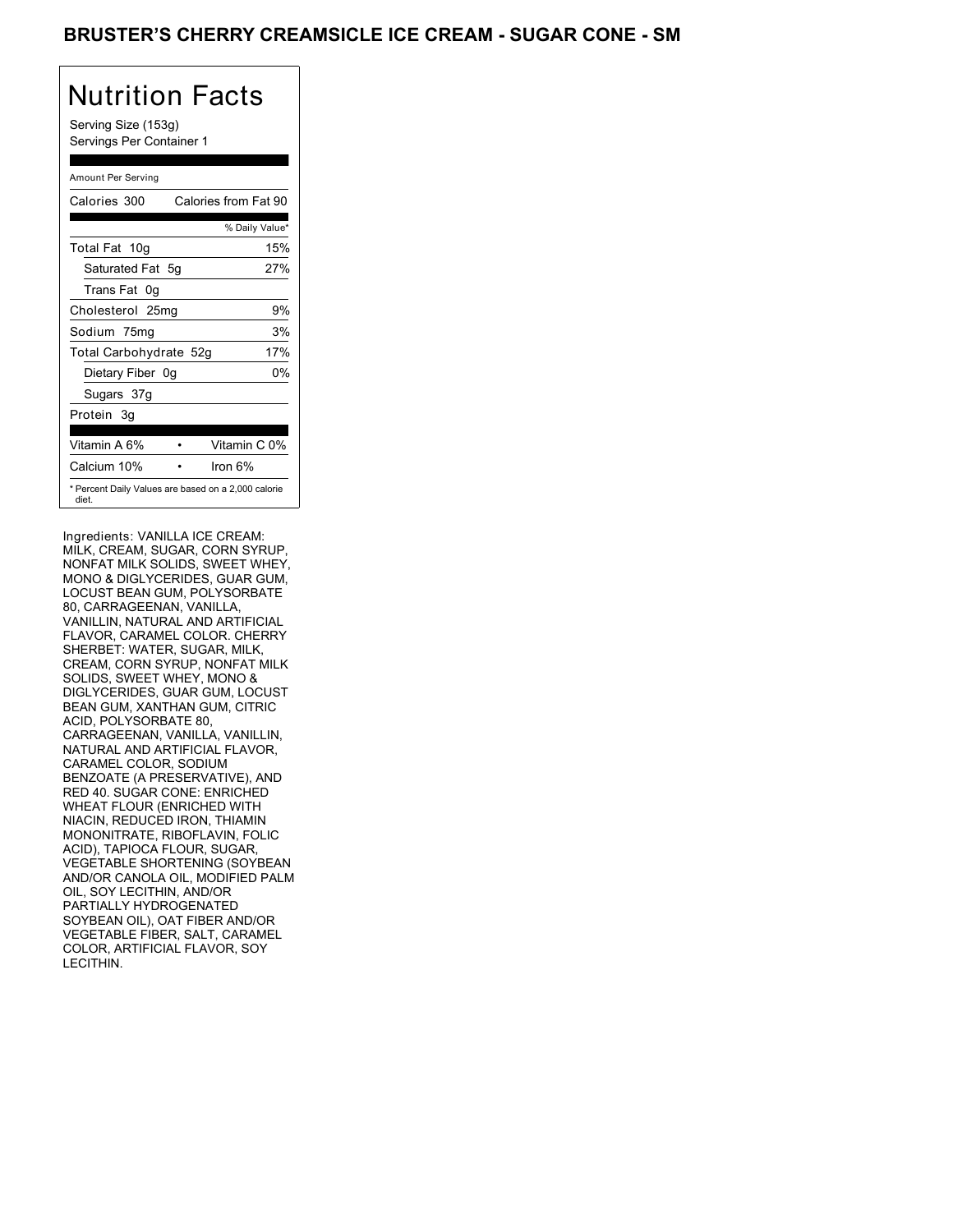## BRUSTER'S CHERRY CREAMSICLE ICE CREAM - SUGAR CONE - REG

# Nutrition Facts

Serving Size (223g) Servings Per Container 1

#### Amount Per Serving

| Calories 430                                                 | Calories from Fat 130 |
|--------------------------------------------------------------|-----------------------|
|                                                              | % Daily Value*        |
| Total Fat 14g                                                | 22%                   |
| Saturated Fat 8g                                             | 41%                   |
| Trans Fat<br>0 <sub>q</sub>                                  |                       |
| Cholesterol 40mg                                             | 14%                   |
| Sodium 100mg                                                 | $4\%$                 |
| Total Carbohydrate 71g                                       | 24%                   |
| Dietary Fiber 0g                                             | 0%                    |
| Sugars 54g                                                   |                       |
| Protein 4q                                                   |                       |
| Vitamin A 10%                                                | Vitamin C 2%          |
| Calcium 15%                                                  | Iron 10%              |
| * Percent Daily Values are based on a 2,000 calorie<br>diet. |                       |

Ingredients: VANILLA ICE CREAM: MILK, CREAM, SUGAR, CORN SYRUP, NONFAT MILK SOLIDS, SWEET WHEY, MONO & DIGLYCERIDES, GUAR GUM, LOCUST BEAN GUM, POLYSORBATE 80, CARRAGEENAN, VANILLA, VANILLIN, NATURAL AND ARTIFICIAL FLAVOR, CARAMEL COLOR. CHERRY SHERBET: WATER, SUGAR, MILK, CREAM, CORN SYRUP, NONFAT MILK SOLIDS, SWEET WHEY, MONO & DIGLYCERIDES, GUAR GUM, LOCUST BEAN GUM, XANTHAN GUM, CITRIC ACID, POLYSORBATE 80, CARRAGEENAN, VANILLA, VANILLIN, NATURAL AND ARTIFICIAL FLAVOR, CARAMEL COLOR, SODIUM BENZOATE (A PRESERVATIVE), AND RED 40. SUGAR CONE: ENRICHED WHEAT FLOUR (ENRICHED WITH NIACIN, REDUCED IRON, THIAMIN MONONITRATE, RIBOFLAVIN, FOLIC ACID), TAPIOCA FLOUR, SUGAR, VEGETABLE SHORTENING (SOYBEAN AND/OR CANOLA OIL, MODIFIED PALM OIL, SOY LECITHIN, AND/OR PARTIALLY HYDROGENATED SOYBEAN OIL), OAT FIBER AND/OR VEGETABLE FIBER, SALT, CARAMEL COLOR, ARTIFICIAL FLAVOR, SOY LECITHIN. ACID), TAPIOCA FLOUR, SUGAR,<br>VEGETABLE SHORTENING (SOYBEAN<br>AND/OR CANOLA OIL, MODIFIED PALM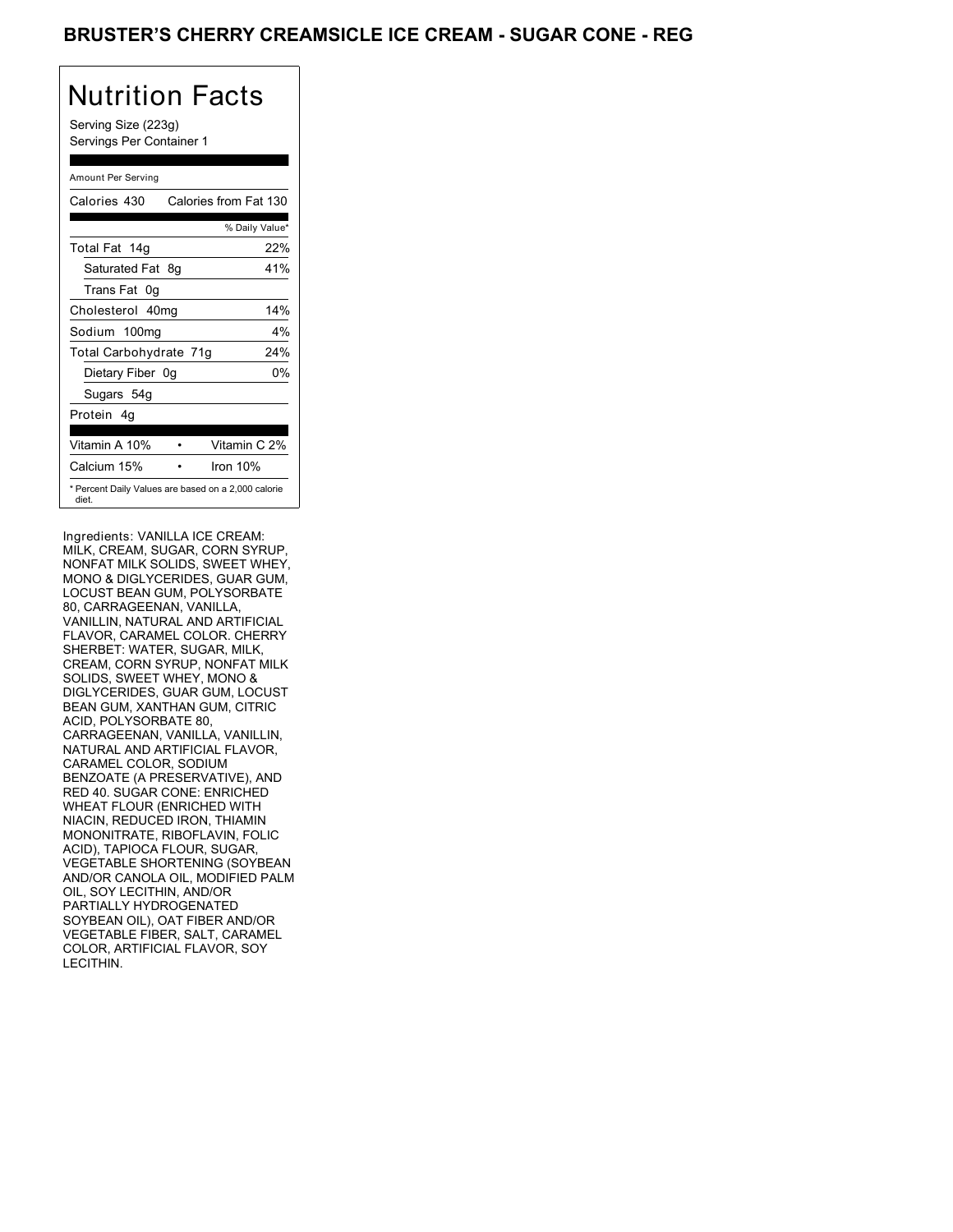## BRUSTER'S CHERRY CREAMSICLE ICE CREAM - SUGAR CONE - LG

# Nutrition Facts

Serving Size (293g) Servings Per Container 1

#### Amount Per Serving

| Calories 560                                                 | Calories from Fat 170 |
|--------------------------------------------------------------|-----------------------|
|                                                              | % Daily Value*        |
| Total Fat 19g                                                | 29%                   |
| Saturated Fat 11g                                            | 55%                   |
| Trans Fat<br>0g                                              |                       |
| Cholesterol 55mg                                             | 18%                   |
| Sodium 130mg                                                 | 5%                    |
| Total Carbohydrate 91g                                       | 30%                   |
| Dietary Fiber 0g                                             | 0%                    |
| Sugars 71g                                                   |                       |
| Protein 5q                                                   |                       |
| Vitamin A 15%                                                | Vitamin C 4%          |
| Calcium 20%                                                  | Iron 10%              |
| * Percent Daily Values are based on a 2,000 calorie<br>diet. |                       |

Ingredients: VANILLA ICE CREAM: MILK, CREAM, SUGAR, CORN SYRUP, NONFAT MILK SOLIDS, SWEET WHEY, MONO & DIGLYCERIDES, GUAR GUM, LOCUST BEAN GUM, POLYSORBATE 80, CARRAGEENAN, VANILLA, VANILLIN, NATURAL AND ARTIFICIAL FLAVOR, CARAMEL COLOR. CHERRY SHERBET: WATER, SUGAR, MILK, CREAM, CORN SYRUP, NONFAT MILK SOLIDS, SWEET WHEY, MONO & DIGLYCERIDES, GUAR GUM, LOCUST BEAN GUM, XANTHAN GUM, CITRIC ACID, POLYSORBATE 80, CARRAGEENAN, VANILLA, VANILLIN, NATURAL AND ARTIFICIAL FLAVOR, CARAMEL COLOR, SODIUM BENZOATE (A PRESERVATIVE), AND RED 40. SUGAR CONE: ENRICHED WHEAT FLOUR (ENRICHED WITH NIACIN, REDUCED IRON, THIAMIN MONONITRATE, RIBOFLAVIN, FOLIC ACID), TAPIOCA FLOUR, SUGAR, VEGETABLE SHORTENING (SOYBEAN AND/OR CANOLA OIL, MODIFIED PALM OIL, SOY LECITHIN, AND/OR PARTIALLY HYDROGENATED SOYBEAN OIL), OAT FIBER AND/OR VEGETABLE FIBER, SALT, CARAMEL COLOR, ARTIFICIAL FLAVOR, SOY LECITHIN. ACID), TAPIOCA FLOUR, SUGAR,<br>VEGETABLE SHORTENING (SOYBEAN<br>AND/OR CANOLA OIL, MODIFIED PALM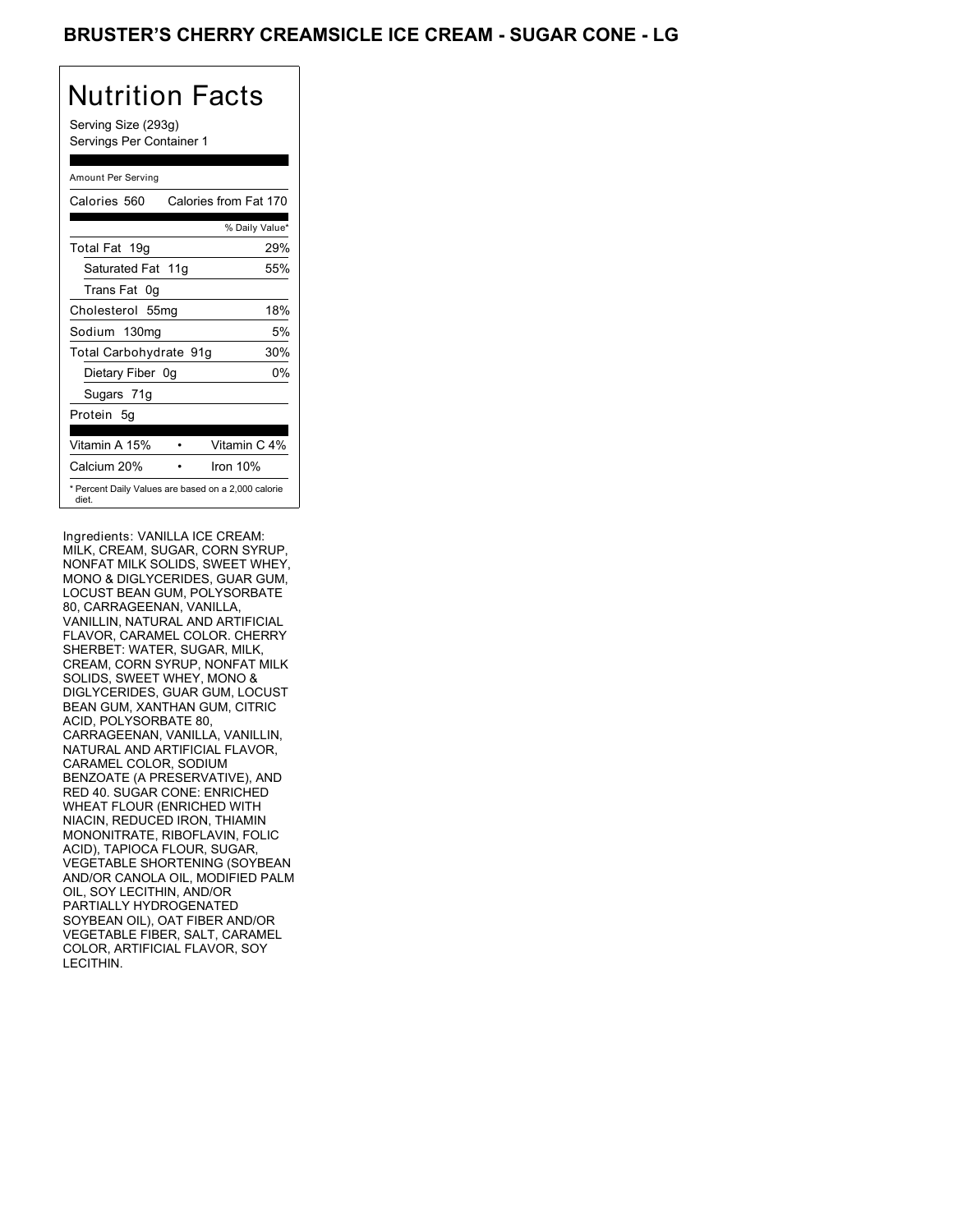## BRUSTER'S CHERRY CREAMSICLE ICE CREAM - CAKE CONE - SM

## Nutrition Facts

Serving Size (146g) Servings Per Container 1

#### Amount Per Serving

| Calories 280                                                 | Calories from Fat 90 |
|--------------------------------------------------------------|----------------------|
|                                                              | % Daily Value*       |
| Total Fat 10g                                                | 15%                  |
| Saturated Fat 5q                                             | 27%                  |
| Trans Fat 0q                                                 |                      |
| Cholesterol 25mg                                             | 9%                   |
| Sodium 65mg                                                  | 3%                   |
| Total Carbohydrate 45g                                       | 15%                  |
| Dietary Fiber 0g                                             | 0%                   |
| Sugars 34g                                                   |                      |
| Protein 3q                                                   |                      |
|                                                              |                      |
| Vitamin A 6%                                                 | Vitamin C 0%         |
| Calcium 8%                                                   | lron 6%              |
| * Percent Daily Values are based on a 2,000 calorie<br>diet. |                      |

Ingredients: VANILLA ICE CREAM: MILK, CREAM, SUGAR, CORN SYRUP, NONFAT MILK SOLIDS, SWEET WHEY, MONO & DIGLYCERIDES, GUAR GUM, LOCUST BEAN GUM, POLYSORBATE 80, CARRAGEENAN, VANILLA, VANILLIN, NATURAL AND ARTIFICIAL FLAVOR, CARAMEL COLOR. CHERRY SHERBET: WATER, SUGAR, MILK, CREAM, CORN SYRUP, NONFAT MILK SOLIDS, SWEET WHEY, MONO & DIGLYCERIDES, GUAR GUM, LOCUST BEAN GUM, XANTHAN GUM, CITRIC ACID, POLYSORBATE 80, CARRAGEENAN, VANILLA, VANILLIN, NATURAL AND ARTIFICIAL FLAVOR, CARAMEL COLOR, SODIUM BENZOATE (A PRESERVATIVE), AND RED 40. CAKE CONE: ENRICHED WHEAT FLOUR (ENRICHED WITH NIACIN, REDUCED IRON, THIAMIN MONONITRATE, RIBOFLAVIN, FOLIC ACID), TAPIOCA FLOUR, SUGAR, ACID), TAPIOCA FLOUR, SUGAR,<br>VEGETABLE OIL SHORTENING (SOYBEAN AND/OR CANOLA OIL, MODIFIED PALM OIL, SOY LECITHIN, MODIFIED PALM OIL, SOY LECITHIN,<br>AND/OR PARTIALLY HYDROGENATED SOYBEAN OIL), LEAVENING (SODIUM BICARBONATE, AMMONIUM BICARBONATE), SALT, NATURAL FLAVOR, ANNATTO (VEGETABLE COLOR). The contract of the contract of the contract of the contract of the contract of the contract of the contract of the contract of the contract of the contract of the contract of the contract of the contract of the co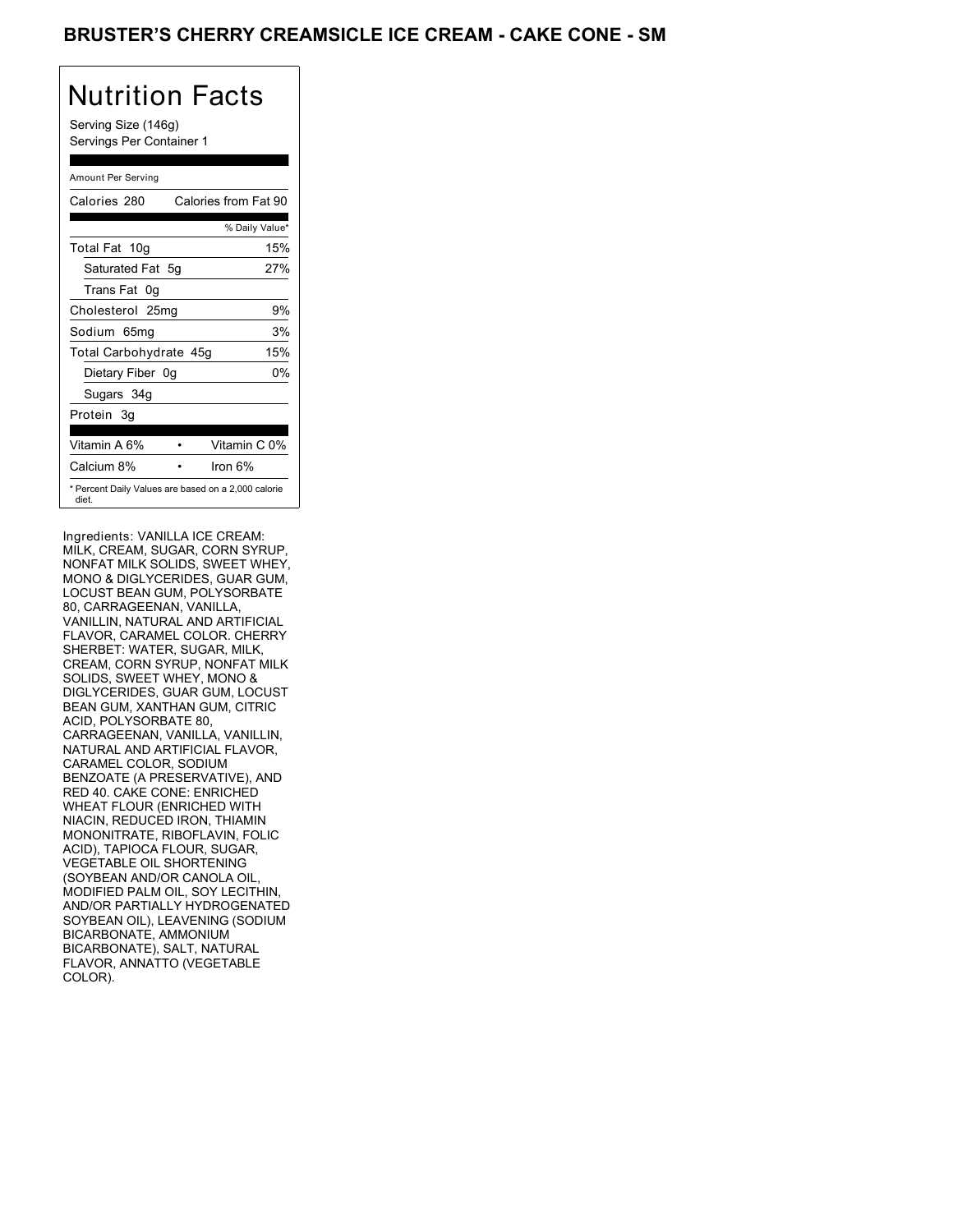## BRUSTER'S CHERRY CREAMSICLE ICE CREAM - CAKE CONE - REG

# Nutrition Facts

Serving Size (216g) Servings Per Container 1

#### Amount Per Serving

| Calories 400                                                 | Calories from Fat 130 |
|--------------------------------------------------------------|-----------------------|
|                                                              | % Daily Value*        |
| Total Fat 14g                                                | 22%                   |
| Saturated Fat 8g                                             | 41%                   |
| Trans Fat<br>0 <sub>q</sub>                                  |                       |
| Cholesterol 40mg                                             | 14%                   |
| Sodium 90mg                                                  | $4\%$                 |
| <b>Total Carbohydrate</b>                                    | 21%<br>64a            |
| Dietary Fiber 0g                                             | 0%                    |
| Sugars 51g                                                   |                       |
| Protein 4q                                                   |                       |
| Vitamin A 10%                                                | Vitamin C 2%          |
| Calcium 10%                                                  | Iron 10%              |
| * Percent Daily Values are based on a 2,000 calorie<br>diet. |                       |

Ingredients: VANILLA ICE CREAM: MILK, CREAM, SUGAR, CORN SYRUP, NONFAT MILK SOLIDS, SWEET WHEY, MONO & DIGLYCERIDES, GUAR GUM, LOCUST BEAN GUM, POLYSORBATE 80, CARRAGEENAN, VANILLA, VANILLIN, NATURAL AND ARTIFICIAL FLAVOR, CARAMEL COLOR. CHERRY SHERBET: WATER, SUGAR, MILK, CREAM, CORN SYRUP, NONFAT MILK SOLIDS, SWEET WHEY, MONO & DIGLYCERIDES, GUAR GUM, LOCUST BEAN GUM, XANTHAN GUM, CITRIC ACID, POLYSORBATE 80, CARRAGEENAN, VANILLA, VANILLIN, NATURAL AND ARTIFICIAL FLAVOR, CARAMEL COLOR, SODIUM BENZOATE (A PRESERVATIVE), AND RED 40. CAKE CONE: ENRICHED WHEAT FLOUR (ENRICHED WITH NIACIN, REDUCED IRON, THIAMIN MONONITRATE, RIBOFLAVIN, FOLIC ACID), TAPIOCA FLOUR, SUGAR, ACID), TAPIOCA FLOUR, SUGAR,<br>VEGETABLE OIL SHORTENING (SOYBEAN AND/OR CANOLA OIL, MODIFIED PALM OIL, SOY LECITHIN, MODIFIED PALM OIL, SOY LECITHIN,<br>AND/OR PARTIALLY HYDROGENATED SOYBEAN OIL), LEAVENING (SODIUM BICARBONATE, AMMONIUM BICARBONATE), SALT, NATURAL FLAVOR, ANNATTO (VEGETABLE COLOR). The contract of the contract of the contract of the contract of the contract of the contract of the contract of the contract of the contract of the contract of the contract of the contract of the contract of the co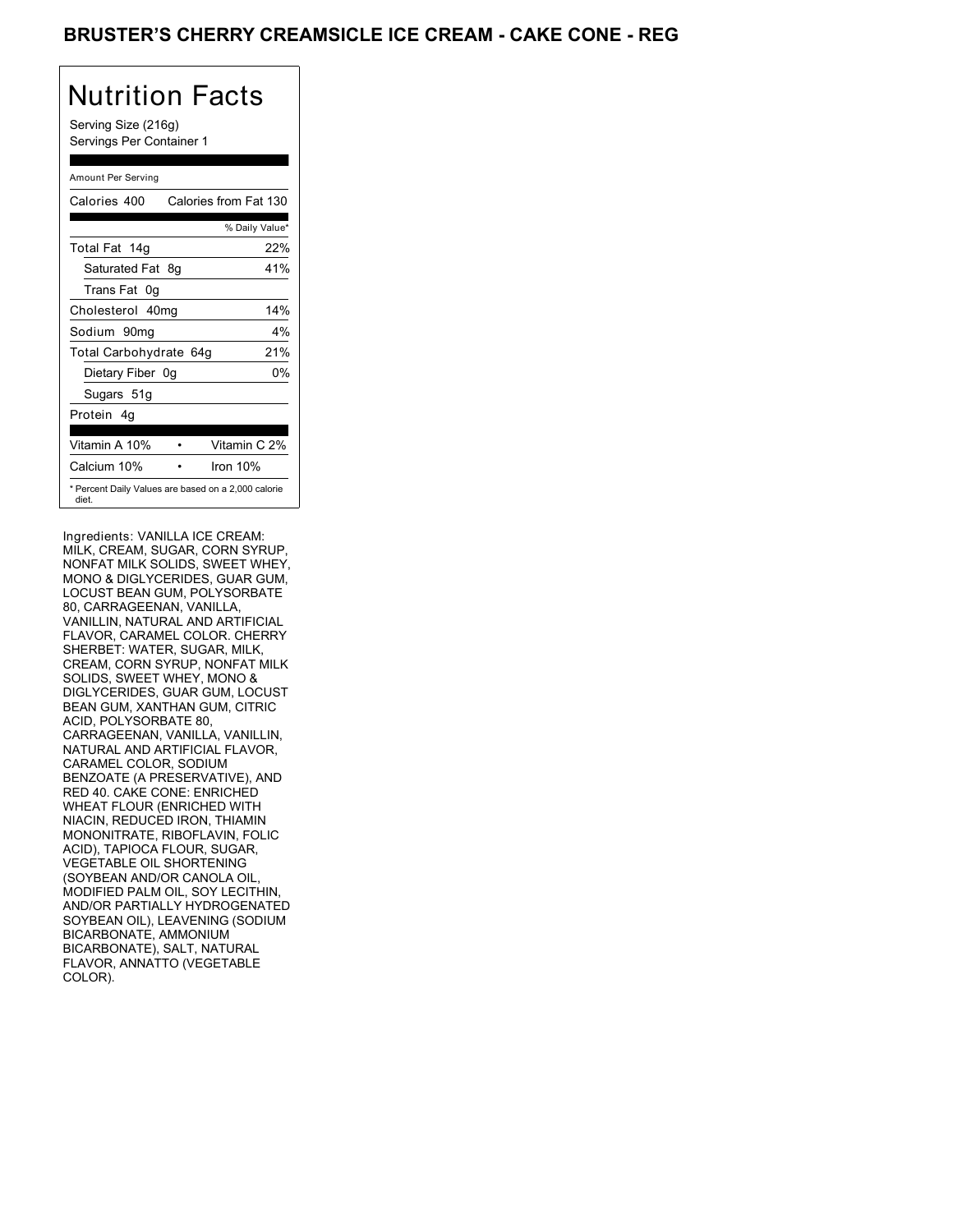## BRUSTER'S CHERRY CREAMSICLE ICE CREAM - CAKE CONE - LG

# Nutrition Facts

Serving Size (286g) Servings Per Container 1

#### Amount Per Serving

| Calories 530                                                 | Calories from Fat 170 |
|--------------------------------------------------------------|-----------------------|
|                                                              | % Daily Value*        |
| Total Fat 19g                                                | 29%                   |
| Saturated Fat 11g                                            | 55%                   |
| Trans Fat<br>0g                                              |                       |
| Cholesterol 55mg                                             | 18%                   |
| Sodium 120mg                                                 | 5%                    |
| Total Carbohydrate 84g                                       | 28%                   |
| Dietary Fiber 0g                                             | 0%                    |
| Sugars 68g                                                   |                       |
| Protein 5q                                                   |                       |
| Vitamin A 15%                                                | Vitamin C 4%          |
| Calcium 15%                                                  | Iron 10%              |
| * Percent Daily Values are based on a 2,000 calorie<br>diet. |                       |

Ingredients: VANILLA ICE CREAM: MILK, CREAM, SUGAR, CORN SYRUP, NONFAT MILK SOLIDS, SWEET WHEY, MONO & DIGLYCERIDES, GUAR GUM, LOCUST BEAN GUM, POLYSORBATE 80, CARRAGEENAN, VANILLA, VANILLIN, NATURAL AND ARTIFICIAL FLAVOR, CARAMEL COLOR. CHERRY SHERBET: WATER, SUGAR, MILK, CREAM, CORN SYRUP, NONFAT MILK SOLIDS, SWEET WHEY, MONO & DIGLYCERIDES, GUAR GUM, LOCUST BEAN GUM, XANTHAN GUM, CITRIC ACID, POLYSORBATE 80, CARRAGEENAN, VANILLA, VANILLIN, NATURAL AND ARTIFICIAL FLAVOR, CARAMEL COLOR, SODIUM BENZOATE (A PRESERVATIVE), AND RED 40. CAKE CONE: ENRICHED WHEAT FLOUR (ENRICHED WITH NIACIN, REDUCED IRON, THIAMIN MONONITRATE, RIBOFLAVIN, FOLIC ACID), TAPIOCA FLOUR, SUGAR, ACID), TAPIOCA FLOUR, SUGAR,<br>VEGETABLE OIL SHORTENING (SOYBEAN AND/OR CANOLA OIL, MODIFIED PALM OIL, SOY LECITHIN, MODIFIED PALM OIL, SOY LECITHIN,<br>AND/OR PARTIALLY HYDROGENATED SOYBEAN OIL), LEAVENING (SODIUM BICARBONATE, AMMONIUM BICARBONATE), SALT, NATURAL FLAVOR, ANNATTO (VEGETABLE COLOR). The contract of the contract of the contract of the contract of the contract of the contract of the contract of the contract of the contract of the contract of the contract of the contract of the contract of the co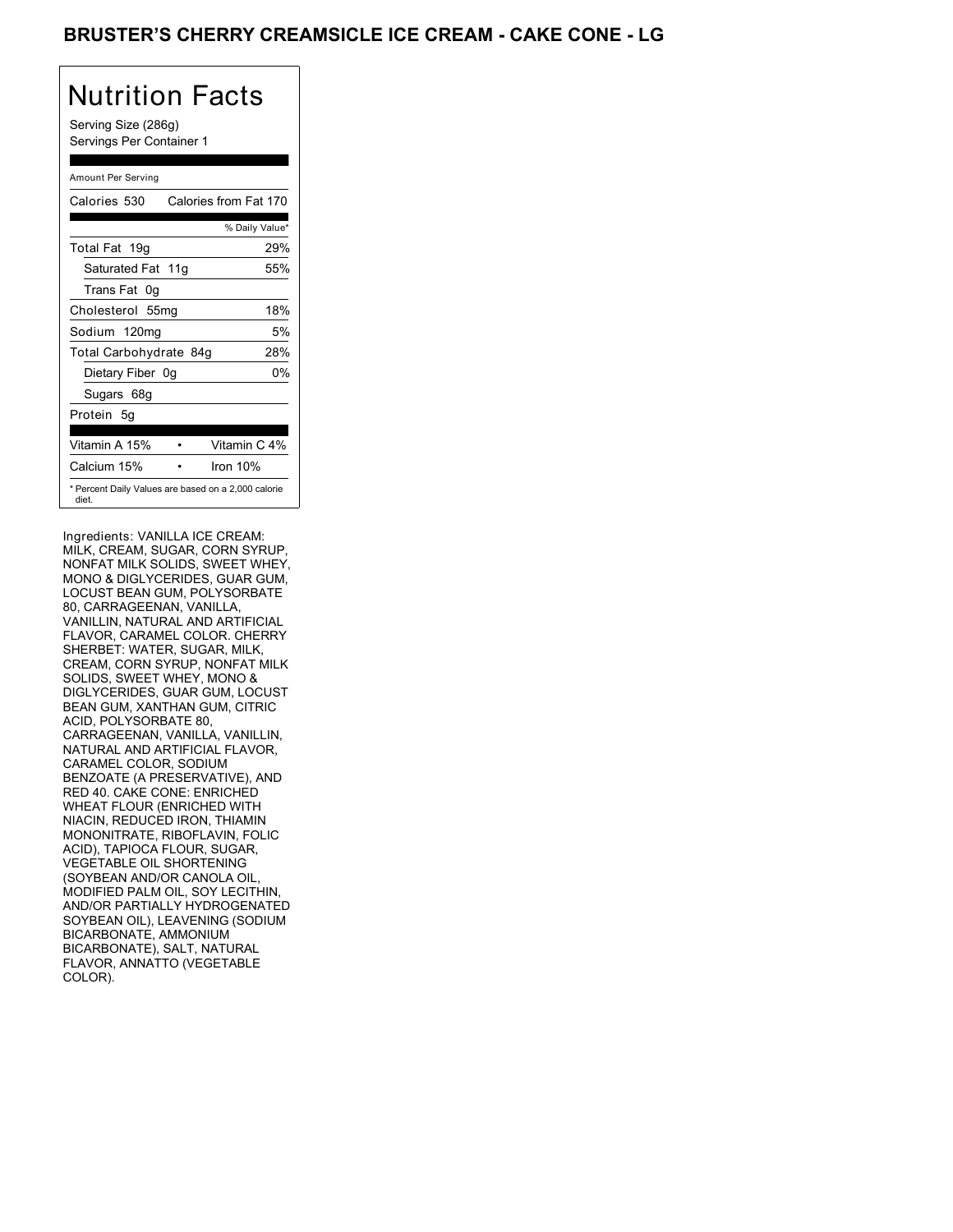## BRUSTER'S CHERRY CREAMSICLE ICE CREAM - WAFFLE CONE - SM

# Nutrition Facts

Serving Size (170g) Servings Per Container 1

#### Amount Per Serving

| Calories 380           | Calories from Fat 110                               |
|------------------------|-----------------------------------------------------|
|                        | % Daily Value*                                      |
| Total Fat 13g          | 19%                                                 |
| Saturated Fat 6q       | 31%                                                 |
| Trans Fat 0q           |                                                     |
| Cholesterol 35mg       | 12%                                                 |
| Sodium 55mg            | 2%                                                  |
| Total Carbohydrate 62g | 21%                                                 |
| Dietary Fiber 0g       | 0%                                                  |
| Sugars 44g             |                                                     |
| Protein 4q             |                                                     |
|                        |                                                     |
| Vitamin A 6%           | Vitamin C 0%                                        |
| Calcium 8%             | Iron 8%                                             |
| diet.                  | * Percent Daily Values are based on a 2,000 calorie |

Ingredients: VANILLA ICE CREAM: MILK, CREAM, SUGAR, CORN SYRUP, NONFAT MILK SOLIDS, SWEET WHEY, MONO & DIGLYCERIDES, GUAR GUM, LOCUST BEAN GUM, POLYSORBATE 80, CARRAGEENAN, VANILLA, VANILLIN, NATURAL AND ARTIFICIAL FLAVOR, CARAMEL COLOR. CHERRY SHERBET: WATER, SUGAR, MILK, CREAM, CORN SYRUP, NONFAT MILK SOLIDS, SWEET WHEY, MONO & DIGLYCERIDES, GUAR GUM, LOCUST BEAN GUM, XANTHAN GUM, CITRIC ACID, POLYSORBATE 80, CARRAGEENAN, VANILLA, VANILLIN, NATURAL AND ARTIFICIAL FLAVOR, CARAMEL COLOR, SODIUM BENZOATE (A PRESERVATIVE), AND RED 40. WAFFLE CONE: ENRICHED BLEACHED WHEAT FLOUR (ENRICHED WITH NIACIN, REDUCED IRON, THIAMIN MONONITRATE, RIBOFLAVIN, FOLIC ACID), SUGAR, VEGETABLE SHORTENING (PARTIALLY HYDROGENATED SOYBEAN AND COTTONSEED OILS), WHOLE EGG, ARTIFICIAL FLAVOR (INCLUDING MALTODEXTRIN, MODIFIED CORNSTARCH, BUTTER, BUTTERMILK), DEXTROSE, SOY LECITHIN, ARTIFICIAL VANILLA FLAVOR.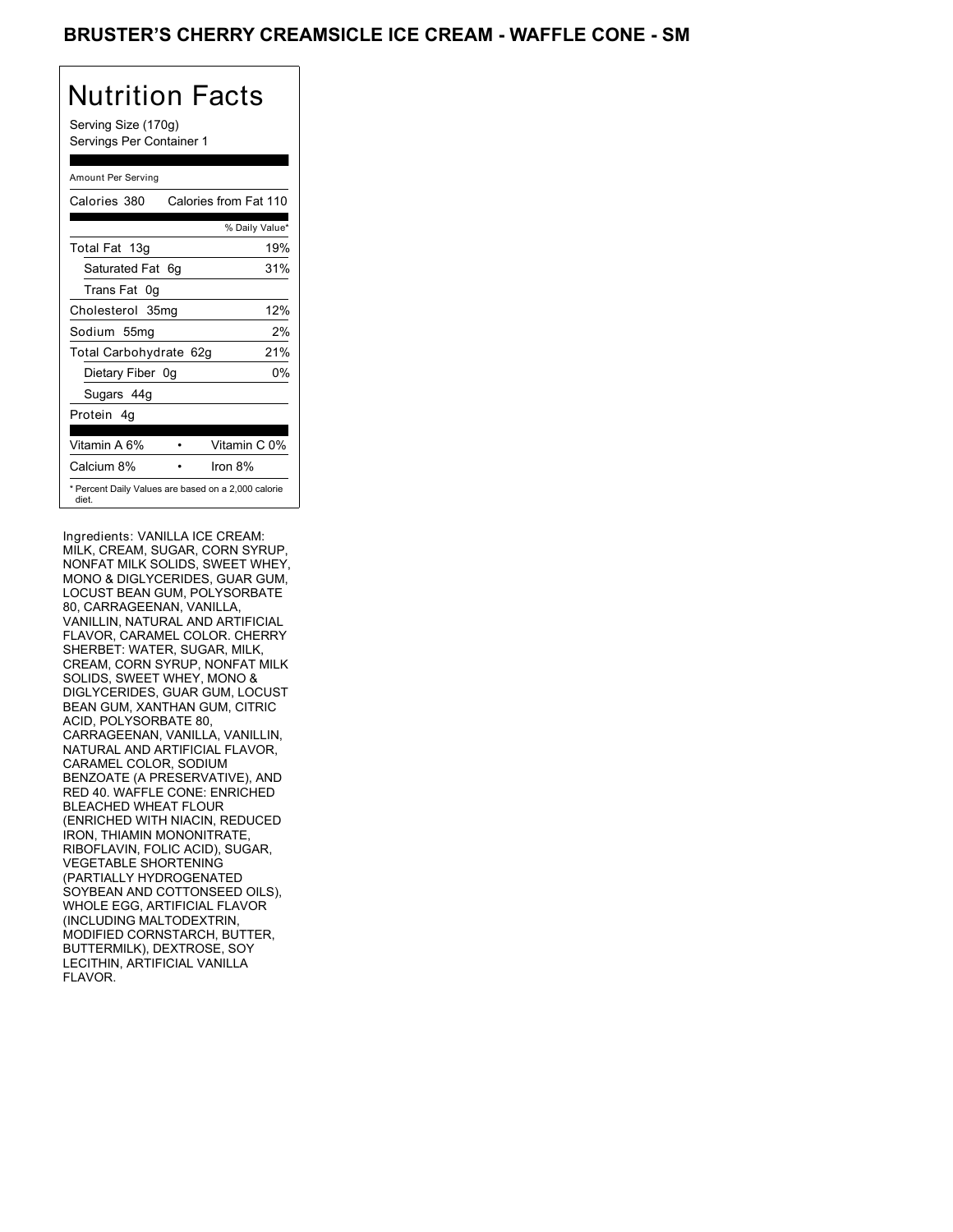## BRUSTER'S CHERRY CREAMSICLE ICE CREAM - WAFFLE CONE - REG

## Nutrition Facts

Serving Size (240g) Servings Per Container 1

#### Amount Per Serving

| Calories 500                                                 | Calories from Fat 160 |
|--------------------------------------------------------------|-----------------------|
|                                                              | % Daily Value*        |
| Total Fat 17g                                                | 27%                   |
| Saturated Fat 9g                                             | 45%                   |
| Trans Fat<br>0g                                              |                       |
| Cholesterol 50mg                                             | 16%                   |
| Sodium 80mg                                                  | 3%                    |
| Total Carbohydrate 82g                                       | 27%                   |
| Dietary Fiber 0g                                             | 0%                    |
| Sugars 61g                                                   |                       |
| Protein 5q                                                   |                       |
| Vitamin A 10%                                                | Vitamin C 2%          |
| Calcium 10%                                                  | Iron 10%              |
| * Percent Daily Values are based on a 2,000 calorie<br>diet. |                       |

Ingredients: VANILLA ICE CREAM: MILK, CREAM, SUGAR, CORN SYRUP, NONFAT MILK SOLIDS, SWEET WHEY, MONO & DIGLYCERIDES, GUAR GUM, LOCUST BEAN GUM, POLYSORBATE 80, CARRAGEENAN, VANILLA, VANILLIN, NATURAL AND ARTIFICIAL FLAVOR, CARAMEL COLOR. CHERRY SHERBET: WATER, SUGAR, MILK, CREAM, CORN SYRUP, NONFAT MILK SOLIDS, SWEET WHEY, MONO & DIGLYCERIDES, GUAR GUM, LOCUST BEAN GUM, XANTHAN GUM, CITRIC ACID, POLYSORBATE 80, CARRAGEENAN, VANILLA, VANILLIN, NATURAL AND ARTIFICIAL FLAVOR, CARAMEL COLOR, SODIUM BENZOATE (A PRESERVATIVE), AND RED 40. WAFFLE CONE: ENRICHED BLEACHED WHEAT FLOUR (ENRICHED WITH NIACIN, REDUCED IRON, THIAMIN MONONITRATE, RIBOFLAVIN, FOLIC ACID), SUGAR, VEGETABLE SHORTENING (PARTIALLY HYDROGENATED SOYBEAN AND COTTONSEED OILS), WHOLE EGG, ARTIFICIAL FLAVOR (INCLUDING MALTODEXTRIN, MODIFIED CORNSTARCH, BUTTER, BUTTERMILK), DEXTROSE, SOY LECITHIN, ARTIFICIAL VANILLA FLAVOR.